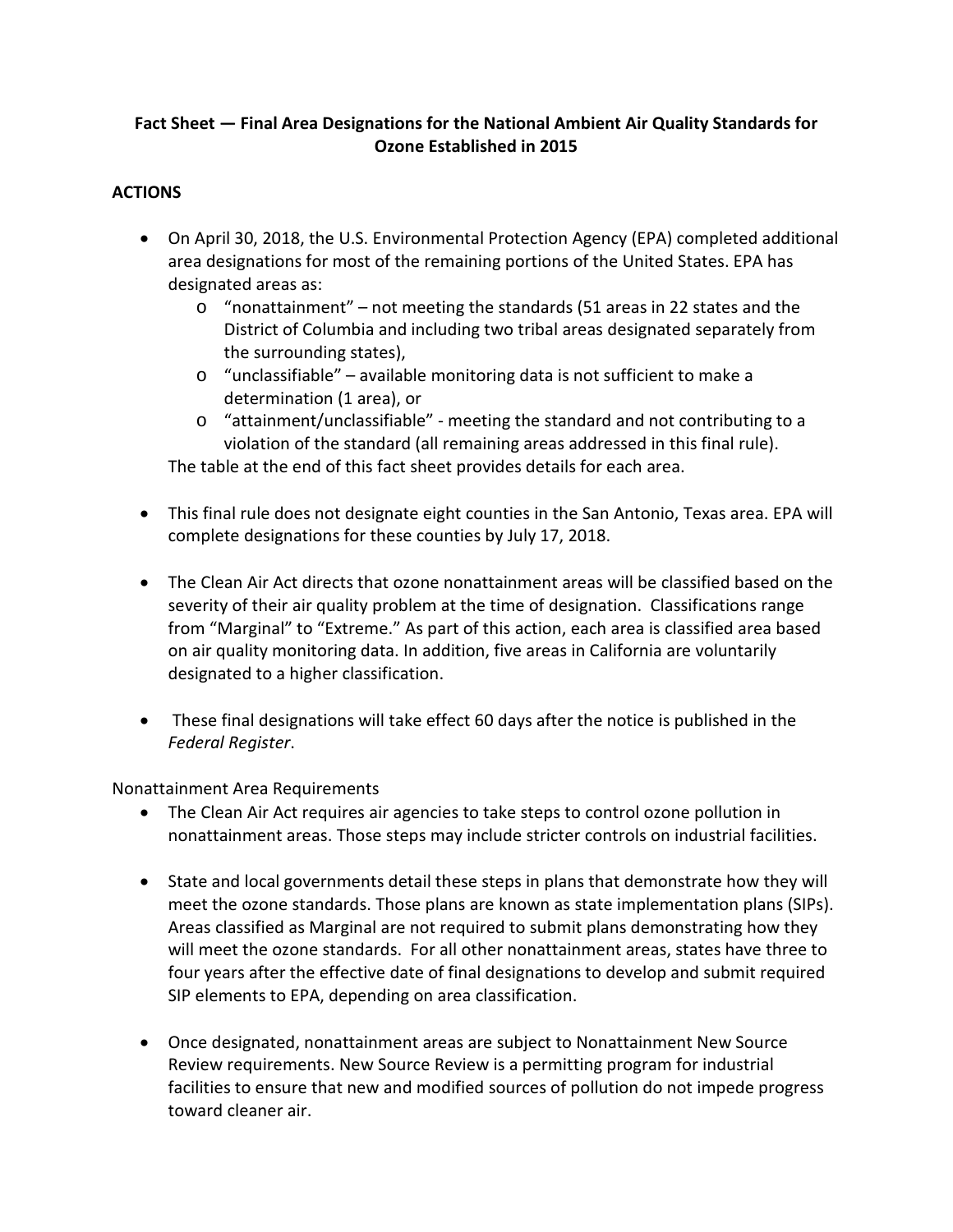- Nonattainment areas are required to meet the standard as quickly as possible, but no later than the maximum attainment date associated with each classification.
	- o Marginal 3 years from effective date of designation;
	- o Moderate 6 years from effective date of designation;
	- o Serious 9 years from effective date of designation;
	- o Severe 15 years (or 17 years) from effective date of designation; and
	- o Extreme 20 years from effective date of designation.
- EPA must determine whether the area has attained the standard by the applicable attainment date. If EPA determines that an area failed to meet the standard by the attainment date, EPA must reclassify the area to a higher classification. EPA must establish a date for the state to submit a new SIP demonstrating attainment by the attainment date for the new classification.

#### **BACKGROUND**

- The Clean Air Act requires EPA to issue designations after the agency sets a new National Ambient Air Quality Standard or revises an existing standard.
- On October 1, 2015, EPA strengthened the air quality standards for ozone by establishing a 8-hour standard at a level of 70 parts per billion. On November 6, 2017, EPA designated 85% of the counties in the U.S. as attainment/unclassifiable for the 2015 ozone standards.
- EPA will complete area designations for the San Antonio, Texas area by July 17, 2018.

### **FOR MORE INFORMATION**

• For more information on the designation process for the 2015 ozone standards go to EPA's Web site at: [https://www.epa.gov/ozone-designations.](https://www.epa.gov/ozone-designations)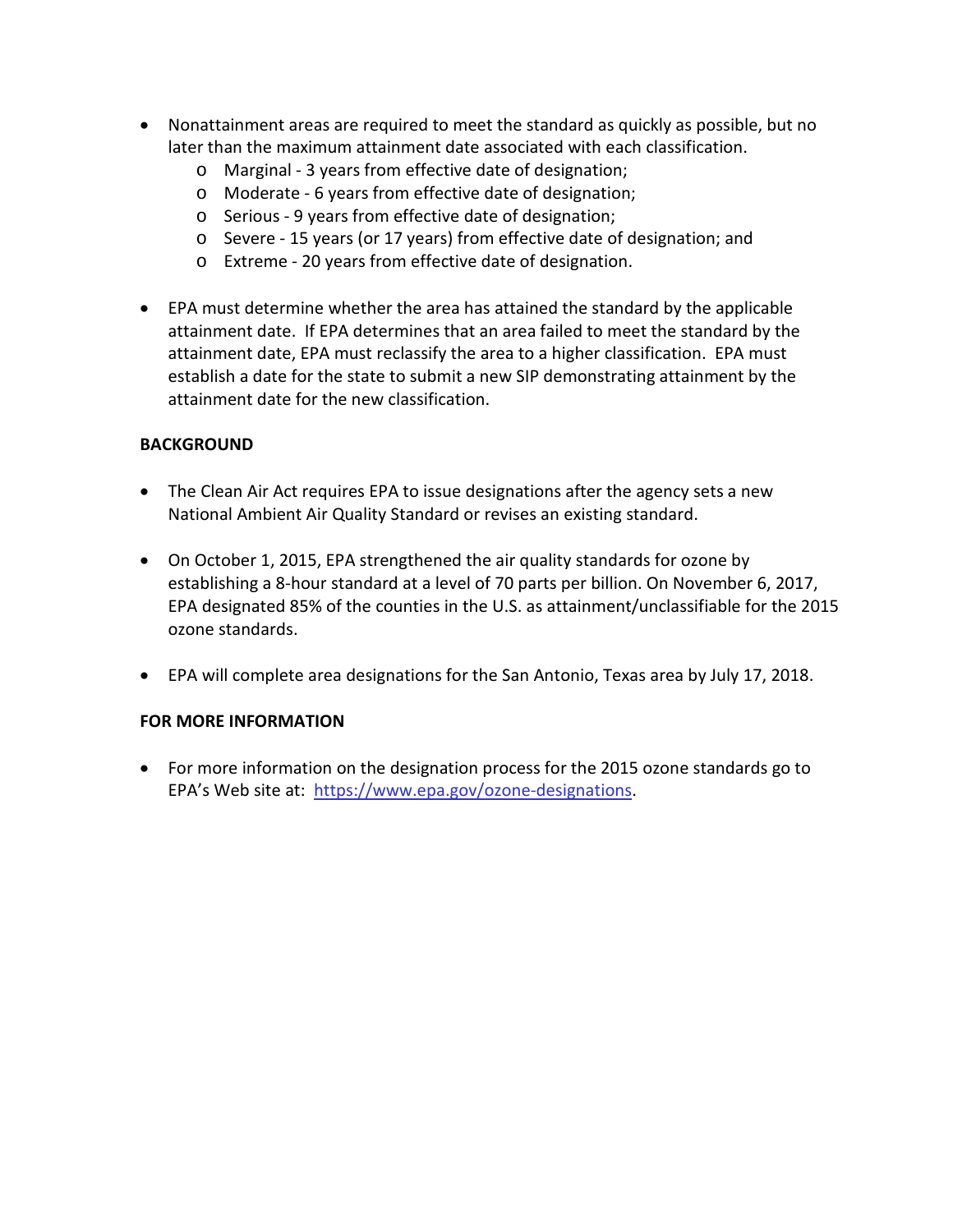# **Nonattainment and Unclassifiable Area Designations for the 2015 Ozone Standards - April 30, 2018**

| State or<br><b>Tribe</b> | <b>Area Name</b>                                                | <b>Counties or Areas</b><br>of Indian Country<br>$(p)$ - partial                                                  | <b>Designation</b> | <b>Classification</b> |
|--------------------------|-----------------------------------------------------------------|-------------------------------------------------------------------------------------------------------------------|--------------------|-----------------------|
| Arizona                  | Phoenix-Mesa, AZ                                                | Gila(p)<br>Maricopa (p)<br>Pinal (p)                                                                              | Nonattainment      | Marginal              |
|                          | Yuma, AZ                                                        | Yuma (p)                                                                                                          | Nonattainment      | Marginal              |
| California               | Amador County, CA                                               | Amador                                                                                                            | Nonattainment      | Marginal              |
|                          | Calaveras County, CA                                            | Calaveras                                                                                                         | Nonattainment      | Marginal              |
|                          | Chico (Butte County), CA                                        | <b>Butte</b>                                                                                                      | Nonattainment      | Marginal              |
|                          | Imperial County, CA                                             | Imperial                                                                                                          | Nonattainment      | Marginal              |
|                          | Kern County (Eastern Kern), CA                                  | Kern (p)                                                                                                          | Nonattainment      | Moderate              |
|                          | Los Angeles-San Bernardino Counties<br>(West Mojave Desert), CA | Los Angeles (p)<br>San Bernardino (p)                                                                             | Nonattainment      | Severe-15             |
|                          | Los Angeles-South Coast Air Basin, CA                           | Los Angeles (p)<br>Orange<br>Riverside (p)<br>San Bernardino (p)                                                  | Nonattainment      | Extreme               |
|                          | Mariposa County, CA                                             | Mariposa                                                                                                          | Nonattainment      | Marginal              |
|                          | Nevada County (Western part), CA                                | Nevada (p)                                                                                                        | Nonattainment      | Moderate              |
|                          | Riverside County (Coachella Valley), CA                         | Riverside (p)                                                                                                     | Nonattainment      | Severe-15             |
|                          | Sacramento Metro, CA                                            | El Dorado (p)<br>Placer (p)<br>Sacramento<br>Solano (p)<br>Sutter (p)<br>Yolo                                     | Nonattainment      | Moderate              |
|                          | San Diego County, CA                                            | San Diego                                                                                                         | Nonattainment      | Moderate              |
|                          | San Francisco Bay Area, CA                                      | Alameda<br>Contra Costa<br>Marin<br>Napa<br>San Francisco<br>San Mateo<br>Santa Clara<br>Solano (p)<br>Sonoma (p) | Nonattainment      | Marginal              |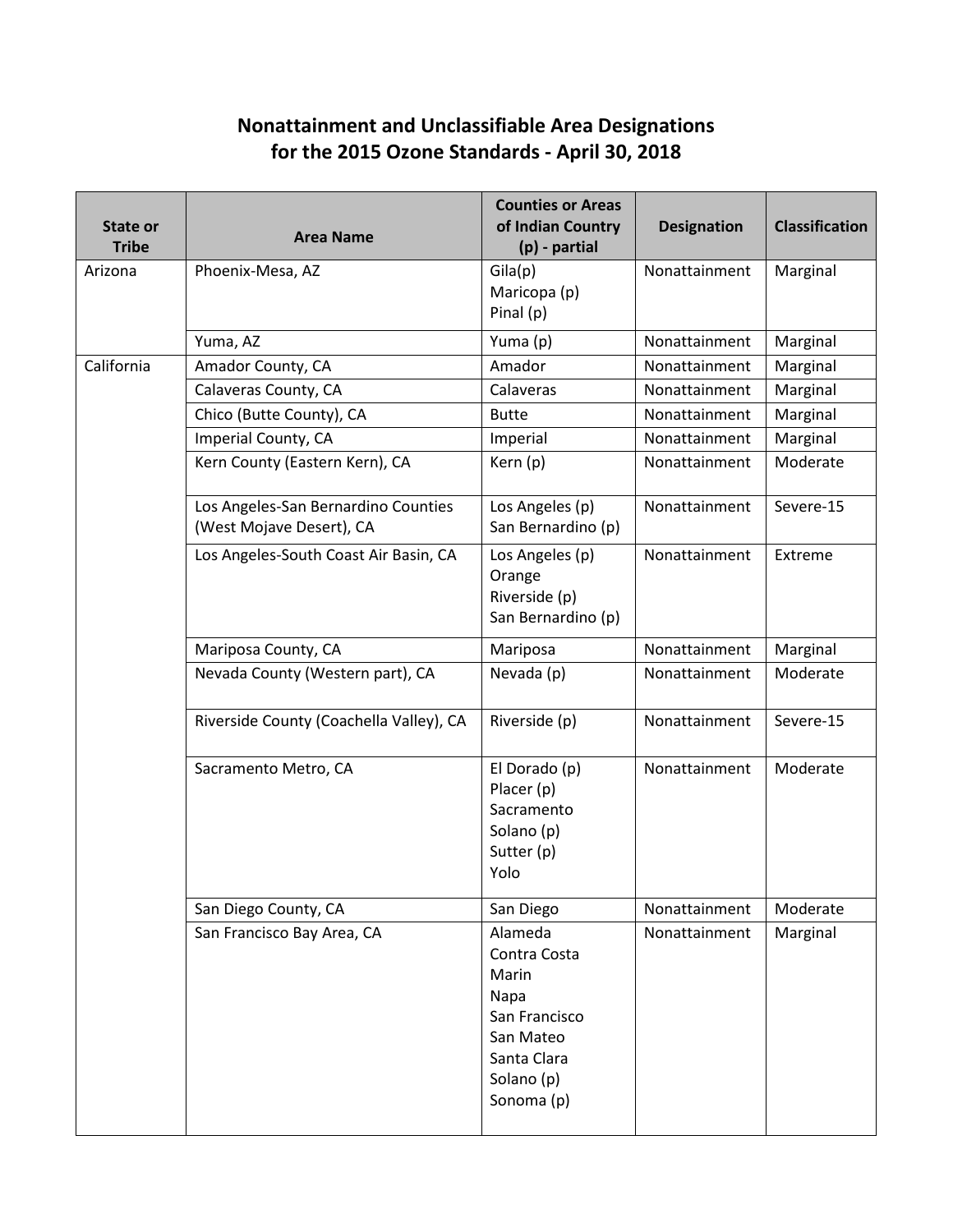| State or                | <b>Area Name</b>                                      | <b>Counties or Areas</b><br>of Indian Country                                                                         | <b>Designation</b>             | <b>Classification</b> |
|-------------------------|-------------------------------------------------------|-----------------------------------------------------------------------------------------------------------------------|--------------------------------|-----------------------|
| <b>Tribe</b>            | San Joaquin Valley, CA                                | $(p)$ - partial<br>Fresno<br>Kern(p)<br><b>Kings</b><br>Madera<br>Merced<br>San Joaquin<br>Stanislaus<br>Tulare       | Nonattainment                  | Extreme               |
|                         | San Luis Obispo (Eastern part), CA                    | San Luis Obispo (p)                                                                                                   | Nonattainment                  | Marginal              |
|                         | Sutter Buttes, CA<br>Tuolumne County, CA              | Sutter (p)<br>Tuolumne                                                                                                | Nonattainment<br>Nonattainment | Marginal<br>Marginal  |
|                         | Tuscan Buttes, CA<br>Ventura County, CA               | Tehama (p)<br>Ventura (p)                                                                                             | Nonattainment<br>Nonattainment | Marginal<br>Serious   |
| Colorado                | Denver Metro/North Front Range, CO                    | Adams<br>Arapahoe<br><b>Boulder</b><br><b>Broomfield</b><br>Denver<br>Douglas<br>Jefferson<br>Larimer (p)<br>Weld (p) | Nonattainment                  | Marginal              |
| Connecticut             | Greater Connecticut, CT                               | Hartford<br>Litchfield<br>New London<br>Tolland<br>Windham                                                            | Nonattainment                  | Marginal              |
|                         | New York-Northern New Jersey-Long<br>Island, NY-NJ-CT | Fairfield<br>Middlesex<br>New Haven                                                                                   | Nonattainment                  | Moderate              |
| Delaware                | Philadelphia-Wilmington-Atlantic City,<br>PA-NJ-MD-DE | New Castle                                                                                                            | Nonattainment                  | Marginal              |
| District of<br>Columbia | Washington, DC-MD-VA                                  | District of<br>Columbia                                                                                               | Nonattainment                  | Marginal              |
| Florida                 | Jacksonville, FL                                      | Duval                                                                                                                 | Unclassifiable                 |                       |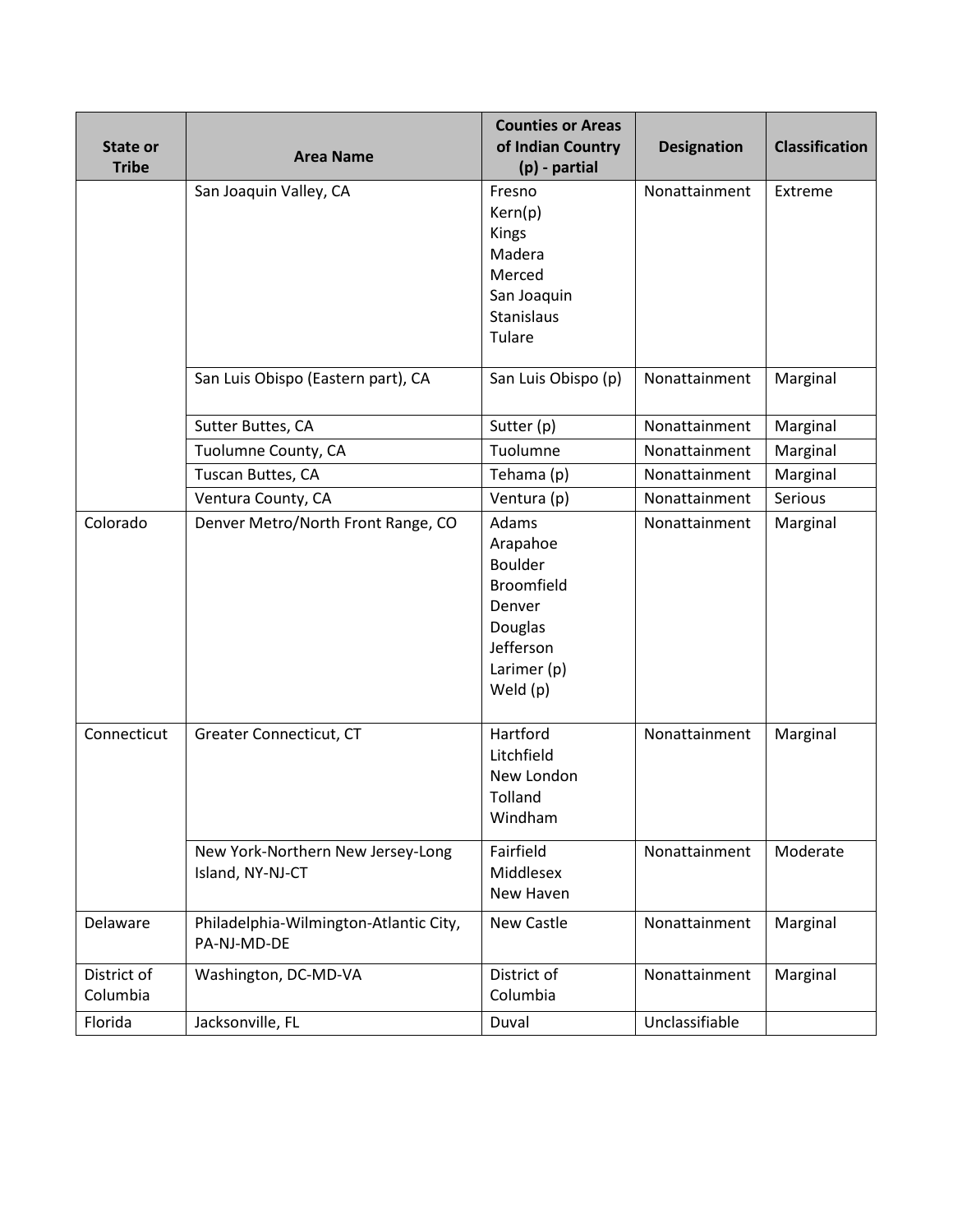| State or<br><b>Tribe</b> | <b>Area Name</b>                                      | <b>Counties or Areas</b><br>of Indian Country<br>(p) - partial                 | <b>Designation</b> | <b>Classification</b> |
|--------------------------|-------------------------------------------------------|--------------------------------------------------------------------------------|--------------------|-----------------------|
| Georgia                  | Atlanta, GA                                           | <b>Bartow</b><br>Clayton<br>Cobb<br>DeKalb<br>Fulton<br>Gwinnett<br>Henry      | Nonattainment      | Marginal              |
| Illinois                 | Chicago, IL-IN-WI                                     | Cook<br><b>DuPage</b><br>Grundy (p)<br>Kane<br>Kendall (p)<br>Lake<br>Will     | Nonattainment      | Marginal              |
|                          | St. Louis, MO-IL                                      | Madison<br>St. Clair                                                           | Nonattainment      | Marginal              |
| Indiana                  | Chicago, IL-IN-WI                                     | Lake (p)                                                                       | Nonattainment      | Marginal              |
|                          | Louisville, KY-IN                                     | Clark<br>Floyd                                                                 | Nonattainment      | Marginal              |
| Kentucky                 | Louisville, KY-IN                                     | <b>Bullitt</b><br>Jefferson<br>Oldham                                          | Nonattainment      | Marginal              |
|                          | Cincinnati, OH-KY                                     | Boone (p)<br>Campbell (p)<br>Kenton (p)                                        | Nonattainment      | Marginal              |
| Maryland                 | Baltimore, MD                                         | Anne Arundel<br>Baltimore<br>Carroll<br>Harford<br>Howard<br>City of Baltimore | Nonattainment      | Marginal              |
|                          | Washington, DC-MD-VA                                  | Calvert<br>Charles<br>Frederick<br>Montgomery<br>Prince George's               | Nonattainment      | Marginal              |
|                          | Philadelphia-Wilmington-Atlantic City,<br>PA-NJ-MD-DE | Cecil                                                                          | Nonattainment      | Marginal              |
|                          | Allegan, MI                                           | Allegan (p)                                                                    | Nonattainment      | Marginal              |
| Michigan                 | Berrien, MI                                           | Berrien                                                                        | Nonattainment      | Marginal              |
|                          | Detroit, MI                                           | Livingston<br>Macomb<br>Monroe                                                 | Nonattainment      | Marginal              |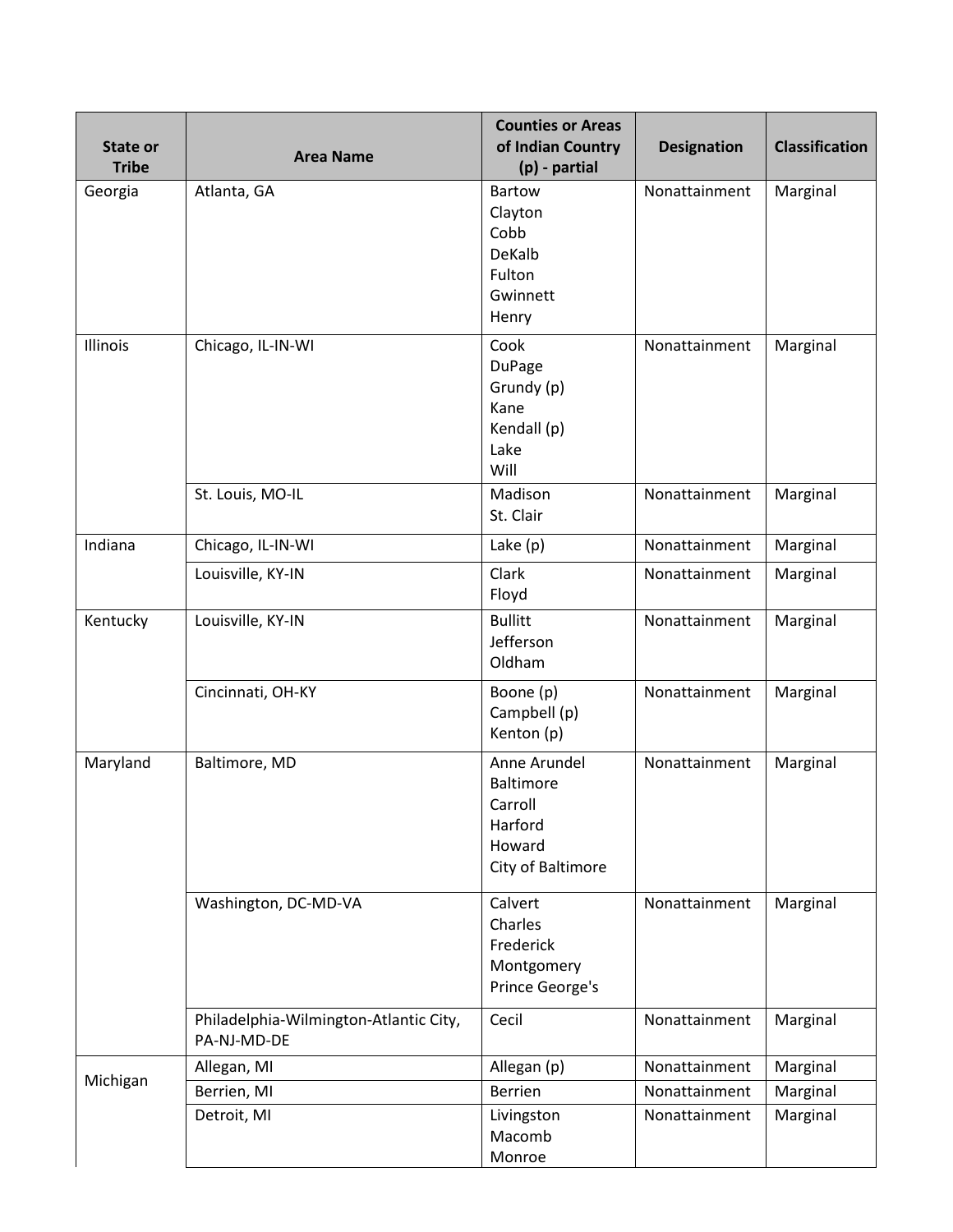| <b>State or</b><br><b>Tribe</b>          | <b>Area Name</b>                                          | <b>Counties or Areas</b><br>of Indian Country<br>(p) - partial                                                                              | <b>Designation</b> | <b>Classification</b> |
|------------------------------------------|-----------------------------------------------------------|---------------------------------------------------------------------------------------------------------------------------------------------|--------------------|-----------------------|
|                                          |                                                           | Oakland<br>St. Clair<br>Washtenaw<br>Wayne                                                                                                  |                    |                       |
|                                          | Muskegon, MI                                              | Muskegon (p)                                                                                                                                | Nonattainment      | Marginal              |
| Missouri                                 | St. Louis, MO-IL                                          | Franklin (p)<br>St. Charles<br>St. Louis<br>City of St. Louis                                                                               | Nonattainment      | Marginal              |
| Morongo<br>Band of<br>Mission<br>Indians | Morongo Band of Mission Indians Area<br>of Indian Country | Area of Indian<br>Country                                                                                                                   | Nonattainment      | Serious               |
| Nevada                                   | Las Vegas, NV                                             | Clark (p)                                                                                                                                   | Nonattainment      | Marginal              |
| New Jersey                               | New York-Northern New Jersey-Long<br>Island, NY-NJ-CT     | Bergen<br><b>Essex</b><br>Hudson<br>Hunterdon<br>Middlesex<br>Monmouth<br>Morris<br>Passaic<br>Somerset<br><b>Sussex</b><br>Union<br>Warren | Nonattainment      | Moderate              |
|                                          | Philadelphia-Wilmington-Atlantic City,<br>PA-NJ-MD-DE     | Atlantic<br>Burlington<br>Camden<br>Cape May<br>Cumberland<br>Gloucester<br>Mercer<br>Ocean<br>Salem                                        | Nonattainment      | Marginal              |
| New Mexico                               | Doña Ana County (Sunland Park Area),<br>NM                | Doña Ana (p)                                                                                                                                | Nonattainment      | Marginal              |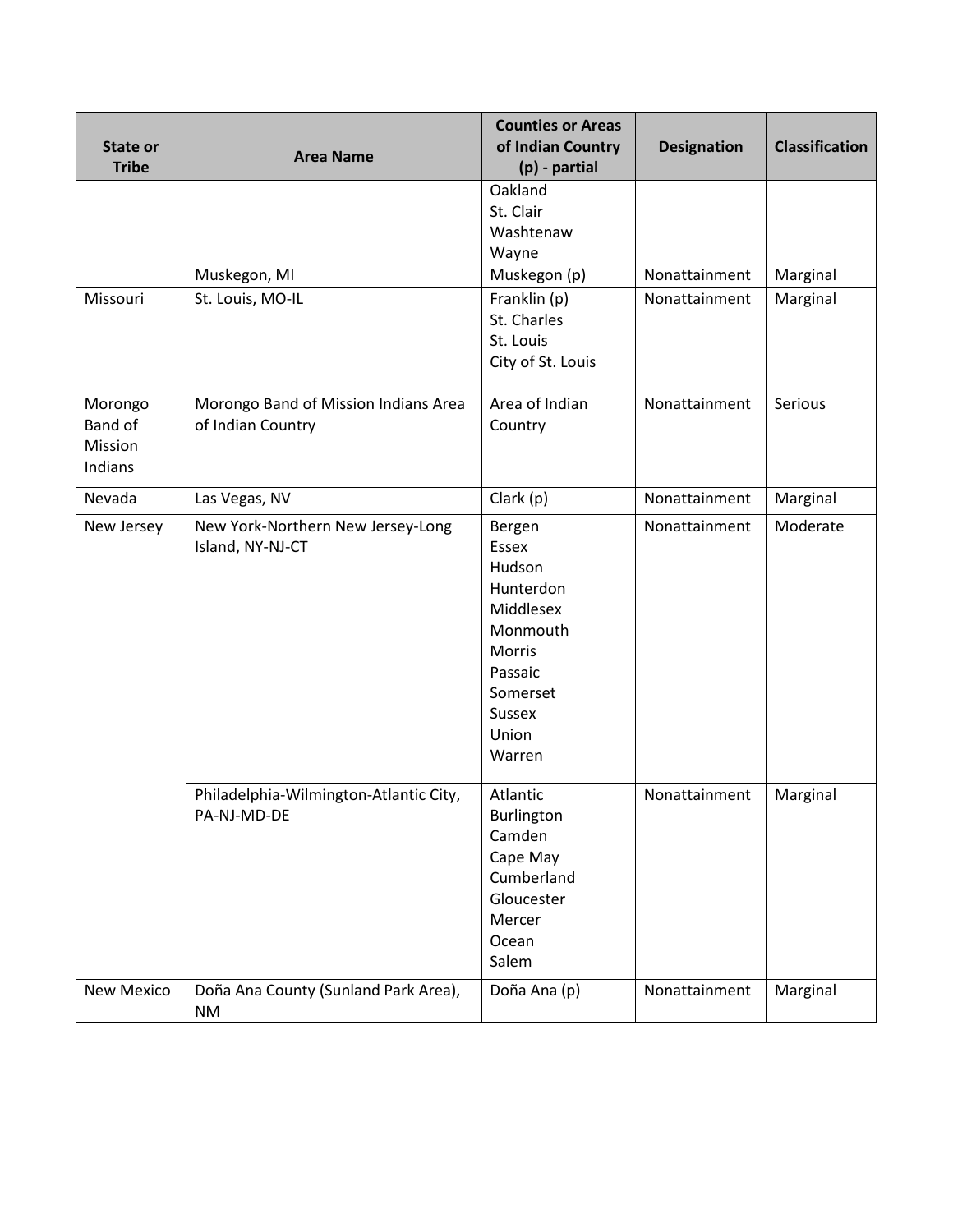| State or<br><b>Tribe</b>                             | <b>Area Name</b>                                                   | <b>Counties or Areas</b><br>of Indian Country<br>(p) - partial                                          | <b>Designation</b> | <b>Classification</b> |
|------------------------------------------------------|--------------------------------------------------------------------|---------------------------------------------------------------------------------------------------------|--------------------|-----------------------|
| New York                                             | New York-Northern New Jersey-Long<br>Island, NY-NJ-CT              | <b>Bronx</b><br>Kings<br>Nassau<br>New York<br>Queens<br>Richmond<br>Rockland<br>Suffolk<br>Westchester | Nonattainment      | Moderate              |
| Ohio                                                 | Cincinnati, OH-KY                                                  | <b>Butler</b><br>Clermont<br>Hamilton<br>Warren                                                         | Nonattainment      | Marginal              |
|                                                      | Cleveland, OH                                                      | Cuyahoga<br>Geauga<br>Lake<br>Lorain<br>Medina<br>Portage<br>Summit                                     | Nonattainment      | Marginal              |
|                                                      | Columbus, OH                                                       | Delaware<br>Fairfield<br>Franklin<br>Licking                                                            | Nonattainment      | Marginal              |
| Pechanga<br>Band of<br>Luiseno<br>Mission<br>Indians | Pechanga Band of Luiseno Mission<br>Indians Area of Indian Country | Main body of the<br>Pechanga<br>Reservation and<br>Pu'eska Mountain<br>parcel                           | Nonattainment      | Marginal              |
| Pennsylvania                                         | Philadelphia-Wilmington-<br>Atlantic City, PA-NJ-MD-DE             | <b>Bucks</b><br>Chester<br>Delaware<br>Montgomery<br>Philadelphia                                       | Nonattainment      | Marginal              |
| Texas                                                | Dallas-Fort Worth, TX                                              | Collin<br><b>Dallas</b><br>Denton<br>Ellis<br>Johnson<br>Kaufman<br>Parker<br>Tarrant<br>Wise           | Nonattainment      | Marginal              |